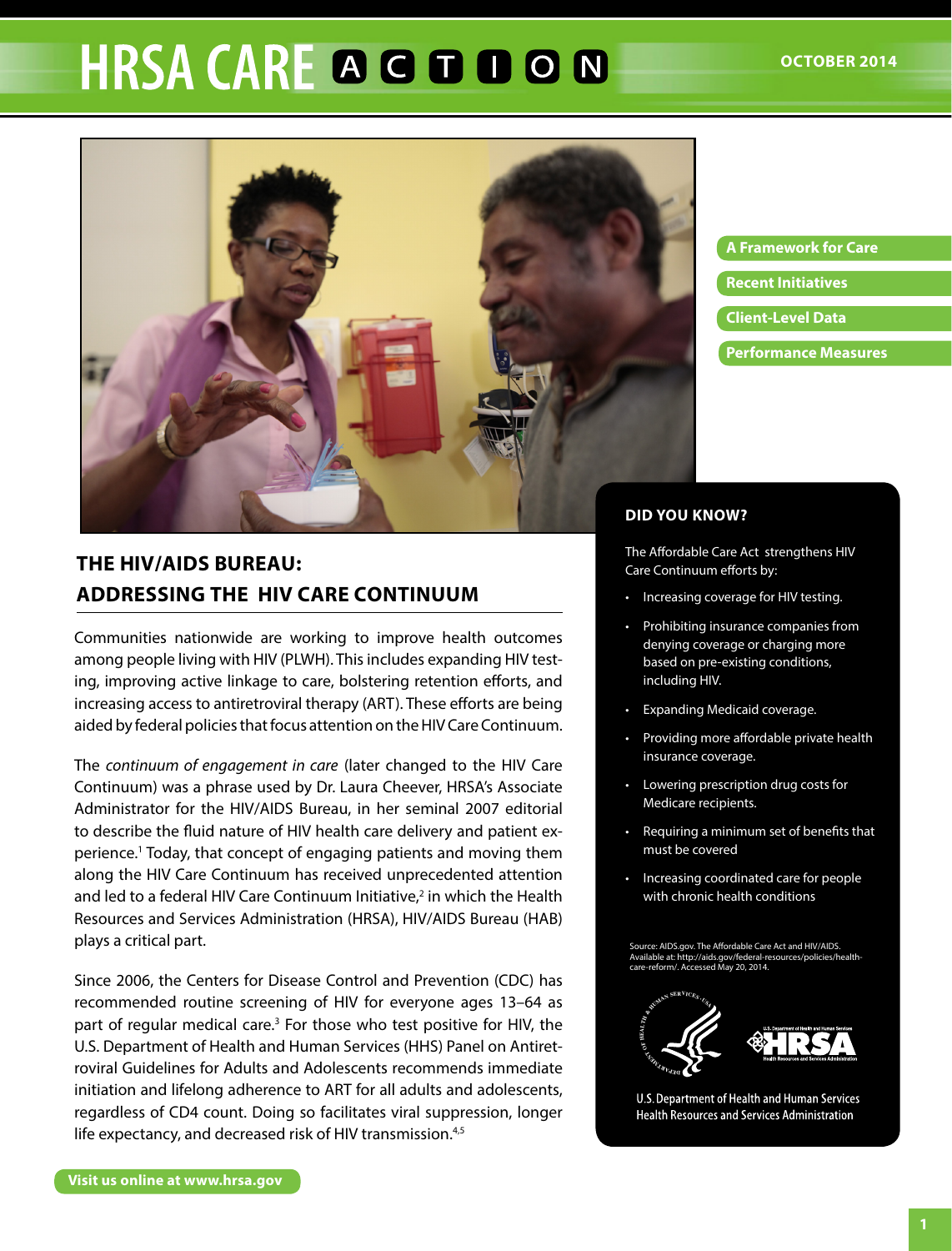# **DIRECTOR'S NOTES**

HRSA has always worked hard to arm providers with the resources and best practices they need to advance patients in their care and improve health outcomes. Today, we now have a common language we can use to further promote federal, state, and local collaborations as we advance the National HIV/AIDS Strategy, and that's the *care continuum*.

The HIV Care Continuum reminds us that patient engagement in health care can be fluid and that we can't think of our roles as siloed but all pieces of a broader whole. The care continuum gives us very real benchmarks of where we can do better for people living with HIV. As we collect and make improvements, it's also showing us where we are succeeding.

We know more now about how to stop new transmission and reach an AIDS-free generation. Our treatment efficacy and clinical knowledge is incredible, and yet there is still so much more to do. That is why we are dedicating this *HRSA CAREAction* newsletter to the care continuum. It is our hope that this information about HRSA's activities and data along the continuum will be useful and that it will help spur ideas of how we can best approach this work together. Because together we can reduce new transmission, and together we can create healthier and brighter futures for the people we are so privileged to serve.

Laura W. Cheever, M.D., ScM Associate Administrator for HIV/AIDS, HRSA

#### *HRSA CAREAction*

#### **Publisher**

U.S. Department of Health and Human Services Health Resources and Services Administration, HIV/AIDS Bureau 5600 Fishers Lane Rockville, MD 20857 Telephone: 301.443.1993

Prepared for HRSA/HAB by Impact Marketing + Communications

#### **Photographs**

Cover: Patient receives instruction in medication adherence at Mount Sinai St. Luke's Hospital. Photograph taken for and permission granted to the Health Resources and Services Administration, HIV/AIDS Bureau.

Copies are available to be downloaded at<www.hab.hrsa.gov>.

This publication lists non-federal resources to provide additional information to consumers. The views and content in those resources have not been formally approved by the U.S. Department of Health and Human Services (HHS). Listing of the resources is not an endorsement by HHS or its components.

Unfortunately, many PLWH are not engaged and retained in the full spectrum of HIV treatment and care services. For example, approximately 16% of the estimated 1.1 million PLWH in the United States are undiagnosed.6 Data suggests that this subpopulation is responsible for one-half of new HIV infections.7,8 This is critical to underscore as testing serves as a pathway to accessing quality medical care that includes health-preserving, life-extending antiretroviral treatment, and additionally reduces risk of onward HIV transmission. In fact, once diagnosis is known HIVinfected individuals typically curtail risk behavior. Moreover, linkage to care and ART—necessary steps to improving health outcomes—can only take place if individuals are aware of their status.

Diagnosis is but one challenge. It is estimated that only 37% of PLWH are receiving regular HIV care and, despite the availability of effective, well-tolerated, and less-complicated fixed-dose ART regimens, only 25% of PLWH are virally suppressed.<sup>9</sup> (See Figure 1.)

The HIV Care Continuum provides a framework to better understand HIV care and treatment in the United States. Furthermore, knowing where changes in the HIV Care Continuum are most pronounced, and for what populations, facilitates targeted interventions—and investments—that are most likely to have the greatest impact.

Data suggest that without substantial improvements at each phase of the HIV Care Continuum, more than 1.23 million new HIV infections could occur in the United States over the next 20 years.<sup>10</sup> Although the HIV Care Continuum points to the need for progress across all phases of HIV health care delivery, the marked decrease between linkage to care and retention in care indicates that these are critical intervention points for scaling up ART coverage and maximizing public health and clinical benefits.<sup>11</sup>

#### **DISPARITIES ACROSS THE HIV CARE CONTINUUM**

A deeper analysis of the HIV Care Continuum shows that there are significant health disparities related to sexual orientation, race, age, gender, class, HIV transmission category, and migrant status. These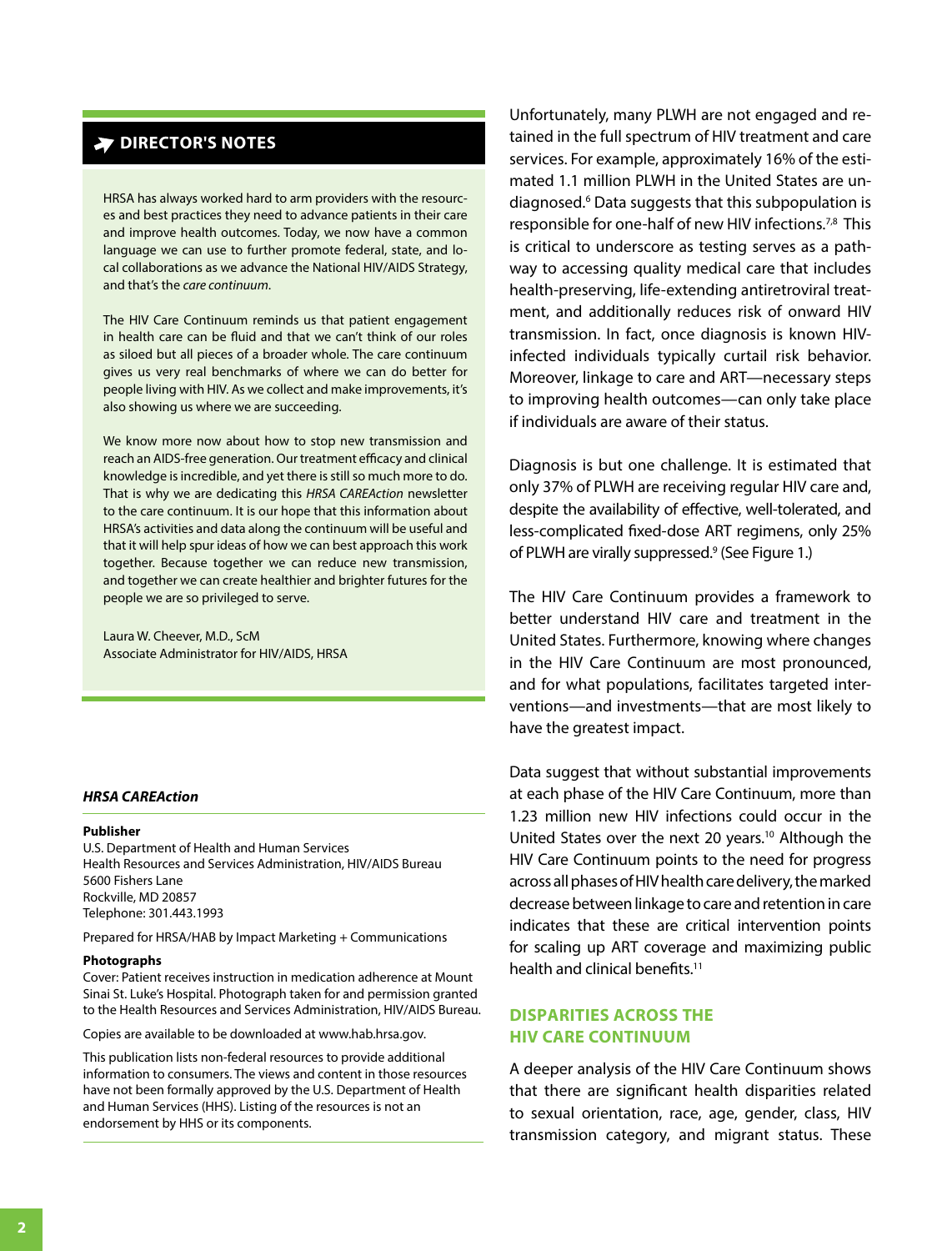#### **FIGURE 1. HIV CARE CONTINUUM**



Source: Centers for Disease Control and Prevention (CDC). HIV in the United States: stages of care. [Fact sheet]. July 2012. Available at: www.cdc.gov/hiv/pdf/research\_mmp\_stagesofcare.pdf. Accessed March 20, 2014.

disparities underscore that more work must be done to reach populations that already bear a disproportionate burden of the nation's HIV epidemic.

**Age.** HIV-positive young people (ages 13–24), for example, are far less likely than any other age group to have had their infection diagnosed.<sup>12</sup> Individuals in this age group are also least likely to be linked to medical care.13 This may be because young people have been infected more recently and had less time to be tested or linked to care compared with older adults.<sup>14</sup> However, to achieve the National HIV/AIDS Strategy (NHAS) goals will mean increasing knowledge of HIV status among this age group and helping them move through all levels of the HIV Care Continuum.

**race/ethnicity.** Blacks/African-Americans are the least likely of any race or ethnicity to be retained in care or to be virally suppressed.<sup>15</sup> For example:

- 34% of blacks/African-Americans were retained in care compared with 37% of Hispanics/Latinos and 38% of whites; and,
- • 21% of blacks/African-Americans were virally suppressed compared with 26% of Latinos and 30% of whites.16

**Gender.** Men are less likely to be diagnosed, linked, or retained in care compared with women.<sup>17</sup>

**Sexual orientation.** The most statistically significant increase of new HIV infections between 2008 and 2010 was among men who have sex with men (MSM), particularly young black  $MSM^{18}$  —a subpopulation among the least likely to be diagnosed or linked to HIV medical care.19

**geography.** HIV Care Continuum disparities vary by geography. Nearly one-half (49%) of all HIV diagnoses in the United States in 2011 occurred in the South.<sup>20</sup> Challenges, particularly in rural southern areas, include limited access to HIV prevention and care, workforce capacity, health insurance coverage, utilization behaviors, and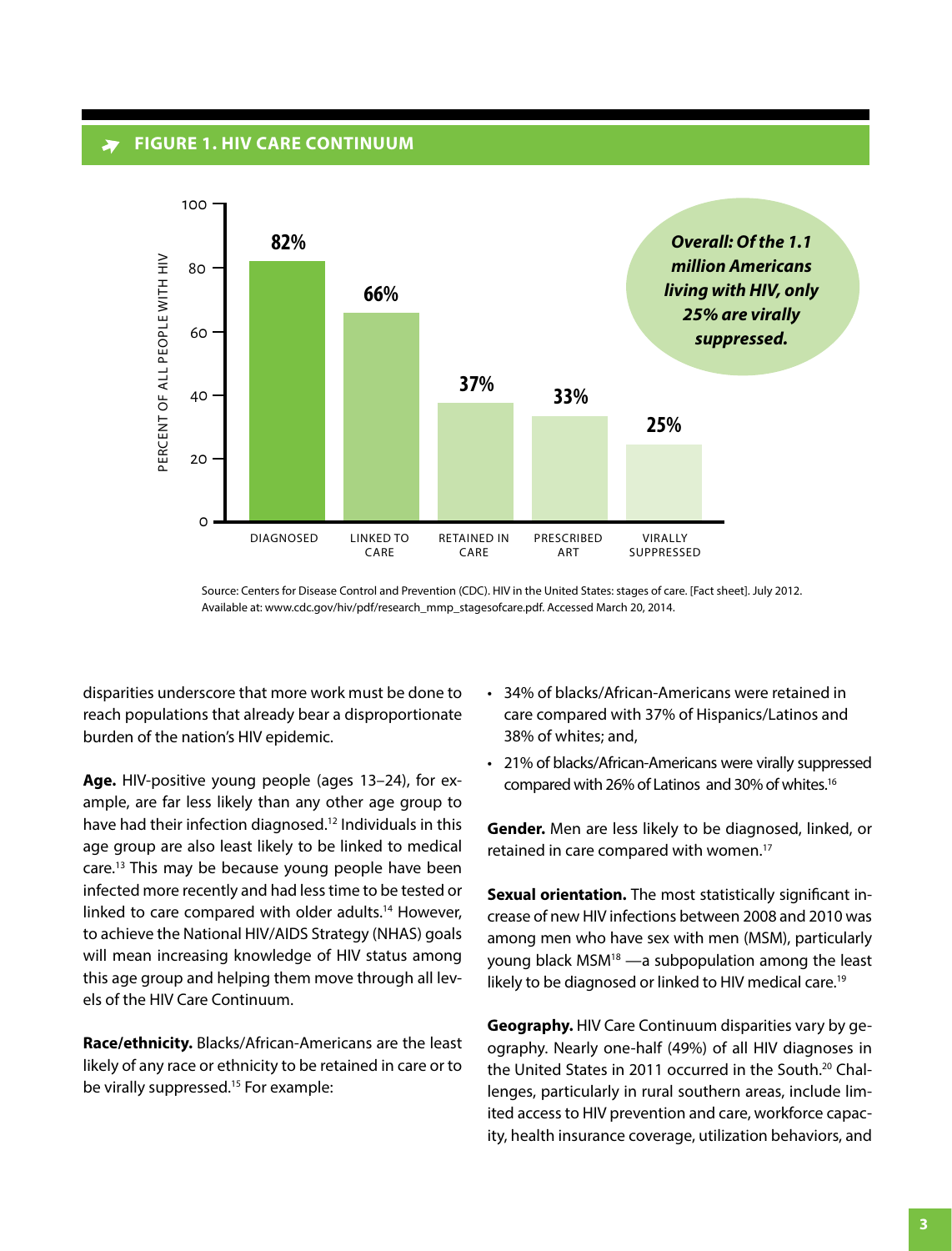# **A** A CALL TO ACTION

In July 2010, President Barack Obama released the first comprehensive National HIV/AIDS Strategy (NHAS), a road map of nine measurable targets to reduce new HIV infections, improve health outcomes for PLWH, and reduce HIV-related health disparities:

- **• target 1:** By 2015, lower the annual number of new infections by 25%.
- **• target 2:** By 2015, increase from 79% to 90% PLWH who know their serostatus.
- **Target 3:** By 2015, reduce the HIV transmission rate, which is a measure of annual transmissions in relation to the number of PLWH, by 30%.
- **• target 4:** By 2015, increase the proportion of newly diagnosed patients linked to clinical care within three months of their HIV diagnosis from 65% to 85%.
- **• target 5:** By 2015, increase the proportion of Ryan White HIV/AIDS Program clients who are in continuous care (at least two visits for routine HIV medical care in 12 months at least three months apart) from 73% to 80%.
- **• target 6:** By 2015, increase the percentage of Ryan White HIV/AIDS Program clients with permanent housing to 86%.
- **• targets 7-9:** By 2015, increase viral suppression among HIV-diagnosed men who have sex with men (MSM), blacks, and Latinos by at least 20%.

Although steady progress has been made toward each of the NHAS goals, failure to engage PLWH along the HIV Care Continuum threatens the ability to meet critical NHAS targets. As such, on the third anniversary of the release of the NHAS, President Obama announced a national effort—the federal HIV Care Continuum Initiative—to increase the proportion of individuals engaged in each step along the continuum. In an executive order, President Obama called for a coordinated, multidisciplinary approach, led by the White House Office of National AIDS Policy, to prioritize and intensify efforts to improve rates of HIV testing, linkage to and retention in care, access to ART, and viral suppression, as they continue to implement the NHAS.

Sources: The White House Office of National AIDS Policy (ONAP). National HIV/AIDS strategy for the United States. 2010. Available at: http://aids.gov/federal-resources/national-hiv-aids-strategy/nhas.pdf. Accessed May 17, 2014.

ONAP. Executive order—HIV care continuum initiative. July 15, 2013. Available at: [www.whitehouse.gov/the-press-office/2013/07/15/executive-order-hiv-care-continuum-initiative.](www.whitehouse.gov/the-press-office/2013/07/15/executive-order-hiv-care-continuum-initiative) Accessed May 17, 2014.

access to transportation to medical appointments—all critical elements towards moving patients along the HIV Care Continuum and toward better health outcomes. The Affordable Care Act is helping address this in part by allowing Ryan White HIV/AIDS Program funding to be used for critical needs like premium coverage and care completion in states electing to expand Medicaid (e.g. Massachusetts), and to very good effect. The White House Office of National AIDS Policy (ONAP) held a meeting on June 18, 2014, to draw attention to these issues and explore HIV responses in the southern states.<sup>21</sup>

To address disparities along the HIV Care Continuum and advance the NHAS, scalable, cost-effective, populationand geographic-specific initiatives will be vital.

#### **RECNT HAB HIV CARE CONTINUUM INITIATIVES**

The Ryan White HIV/AIDS Program, administered by HAB, is the largest federal program devoted exclusively to HIV disease. The Program provides HIV care, treatment, and support services to more than 536,000 PLWH across the country with a focus on improving engagement and health outcomes along the HIV Care Continuum.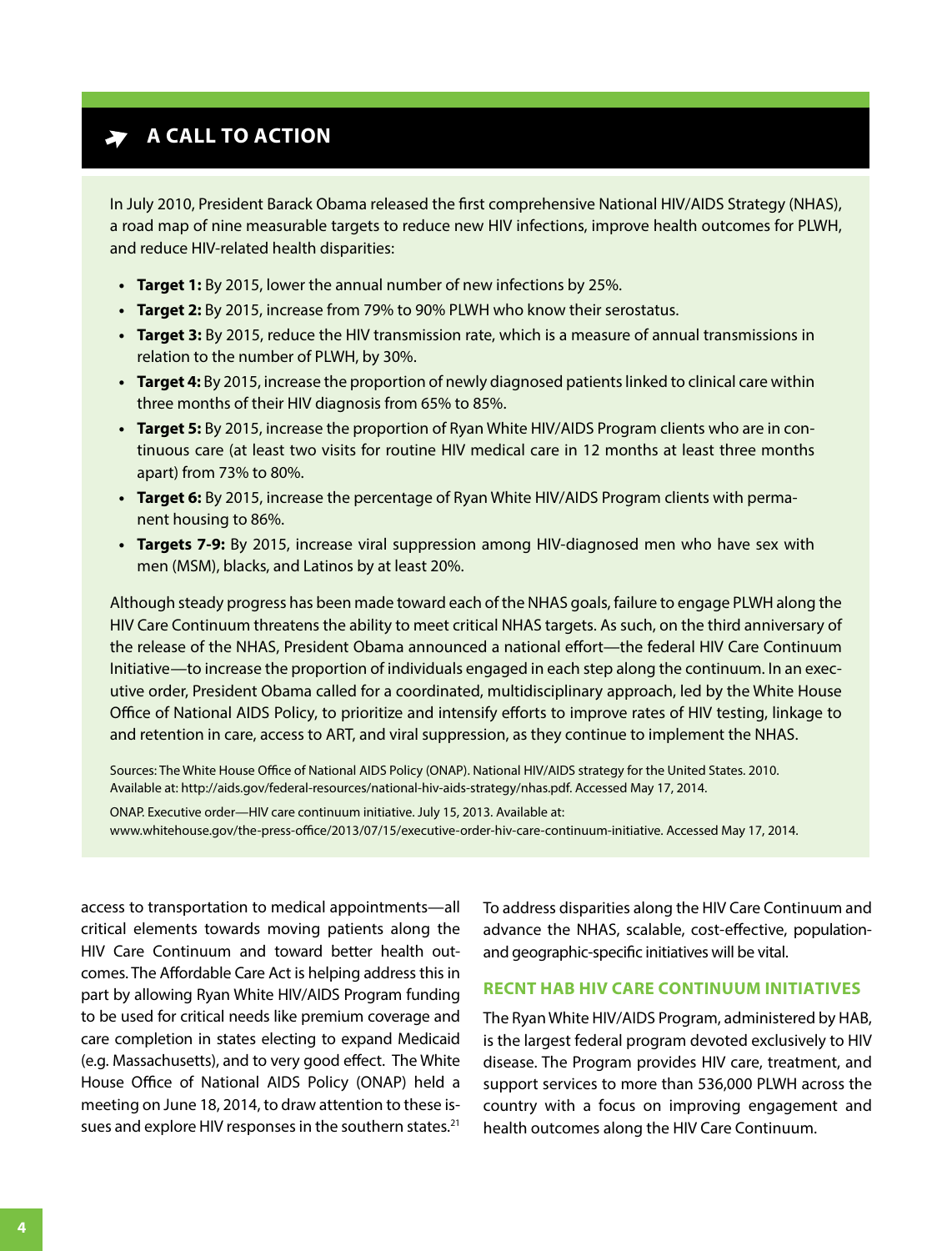## **INCREASING CAPACITY AND DEVELOPING TARGETED INTERVENTIONS**

HAB has been including language about and emphasizing the HIV Care Continuum in recent funding opportunity announcements. A project funded by the Secretary's Minority Health Initiative is the Health Information Technology Capacity Building for Monitoring and Improving Health Outcomes along the HIV Care Continuum Initiative under the Special Projects of National Significance (SPNS) Program. This new three-year initiative hopes to expand on the success of past SPNS capacity building efforts by developing or enhancing electronic networks that specifically facilitate the measuring and tracking of health outcomes along the HIV Care Continuum. This work aligns with the Affordable Care Act and the NHAS and is critical given that "HIT has the potential to increase utilization of services, improve health outcomes for people with HIV, and reduce community viral load and subsequent transmission of HIV."<sup>22</sup>

Another recently announced project is the System-Level Workforce Capacity Building for Integrating HIV Primary Care in Community Healthcare Settings Initiative. This SPNS project is funding 15 grantees and an evaluation and technical assistance center to promote the design, implementation, and evaluation of system-level change in staffing structures that improve health outcomes along the HIV Care Continuum.

SPNS grantees research innovative models of care and develop evidence of best practice to be shared with the broader HIV community. Particular emphasis has been on addressing the needs of vulnerable populations who bear a disproportionate burden of HIV and are least likely to be engaged along the HIV Care Continuum. For example, SPNS is currently funding initiatives focused on transgender women, Latinos, and homeless populations who are multiply diagnosed. Previous initiatives have examined barriers to care and engagement of women of color and of young men who have sex with men (YMSM). (See "Spotlight: Assisting YMSM Along the HIV Care Continuum" to learn more.)

SPNS work has demonstrated that with outreach workers, patient navigators, medication counselors, and others, populations most at-risk for falling out of care can be readily engaged into care. For example, the Enhancing

# **SPOTLIGHT: ASSISTING YMSM ALONG THE HIV CARE CONTINUUM**

Young men who have sex with men (YMSM) are being infected with HIV at alarming rates, and young people are faring worse along the HIV Care Continuum. To address these trends, HAB is funding projects to proactively link, engage, and retain HIV-positive YMSM as well as inform grantees and providers on best practices for treating this population.

*UCare4Life:* The goal of UCare4Life is a mobile texting program that helps patients with HIV infection to better adhere to strict medication regimens and to remain in care for the disease. This two-year project will focus on southern states, where the epidemic is rising quickly among youth. It consists of developing a message library for delivering timely phone text reminders in English and Spanish to HIVpositive individuals for medical appointments and for taking medications as prescribed.

*SPNS: The Outreach, Care, and Prevention to Engage HIV Seropositive Young MSM of Color Initiative* funded eight demonstration projects to develop and evaluate innovative outreach efforts to assist HIV-infected young (ages 13–24) MSM of color in learning their HIV status, linking them with primary care services, and preventing transmission of HIV infection.

*Black MSM: The Resource and Technical Assistance Center for HIV Prevention and Care for Black Men who have Sex with Men (BMSM)*  **Cooperative Agreement** is a new project funded by HAB to inventory existing evidencebased interventions and strategies and to identify and disseminate best practices and effective models of care for BMSM, including young BMSM (ages 13-24).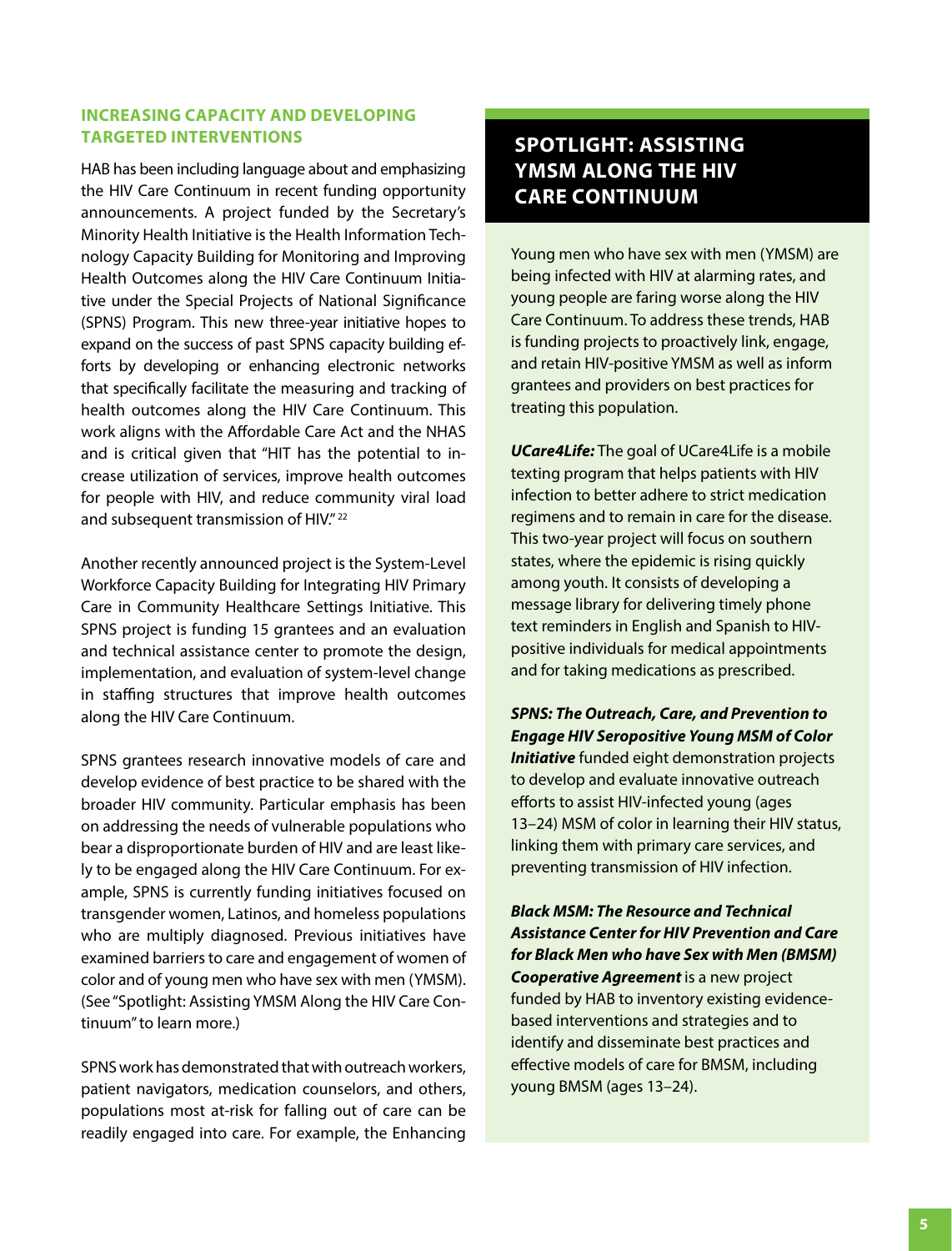#### **FIGURE 2. FIRST YEAR RESULTS FOR IAHCT**



[Source: Health Resources and Services Administration. Increasing access to HIV care and treatment \(IAHCT\). \[Infographic.\] Available at: http://blog.aids.](http://blog.aids.gov/2014/01/encouraging-first-year-results-for-the-increasing-access-to-hiv-care-and-treatment-initiative.html) gov/2014/01/encouraging-first-year-results-for-the-increasing-access-to-hiv-care-and-treatment-initiative.htm. Accessed September 22, 2014.

Linkages to HIV Primary Care & Services in Jail Settings Initiative (EnhanceLink) successfully connected PLWH recently released from jail to HIV primary care and medical case management. Without discharge plans and a linkage intervention, barriers to care that existed prior to jail admission were likely to remain when previously incarcerated persons reentered the community.

#### **DEVELOPING PARTNERSHIPS TO IMPROVE CARE**

HAB has made it a priority over the years to connect with other federal partners, share lessons learned, and collaborate on initiatives. In Fy 2012, HRSA's Bureau of Primary Health Care (BPHC) and HAB worked in collaboration to award over \$10 million to 275 Ryan White HIV/AIDS Program Part C Early Intervention Services grantees, of which nearly half are dually-funded by BPHC.

In addition, as part of the \$15 million IAHCT funding, 14 new healthcare entities were competitively awarded \$4.6 million to provide HIV primary care and early intervention services."

 The additional supplemental funding for IAHCT allowed clinics to expand outreach and testing for high-risk populations; expand service hours for medical care; enhance systems to identify, connect with, and keep PLWH

in care; expand support services; and hire additional service providers experienced in HIV primary care.23

Although IAHCT initially aimed to enroll 7,500 patients across the country in its first year, it far surpassed that goal.<sup>24</sup> From June 2012 through May 2013, the initiative linked 19,589 patients to HIV medical care, including 13,142 people who were linked to care for the first time.<sup>25</sup> The sites also met the needs of HIV-infected individuals at different stages along the HIV Care Continuum. For example:

- A total of 9,329 patients were newly diagnosed and were linked to medical care within 90 days of diagnosis.<sup>26</sup>
- An additional 3,813 previously diagnosed patients entered medical care and treatment for the first time.<sup>27</sup>
- A total of 6,447 HIV-infected people who had not received care in more than a year were brought back into care.<sup>28</sup>

In addition to federal partnerships such as IAHCT, HAB is encouraging—and facilitating—partnerships across Ryan White HIV/AIDS Program Parts. Consider the HIV Care Continuum Cross-Part Collaborative (H4C) for example. HAB invited five states—Arkansas, Mississippi, Missouri, New Jersey, and Ohio-to participate in H4C as part of a collaborative effort to build regional capacity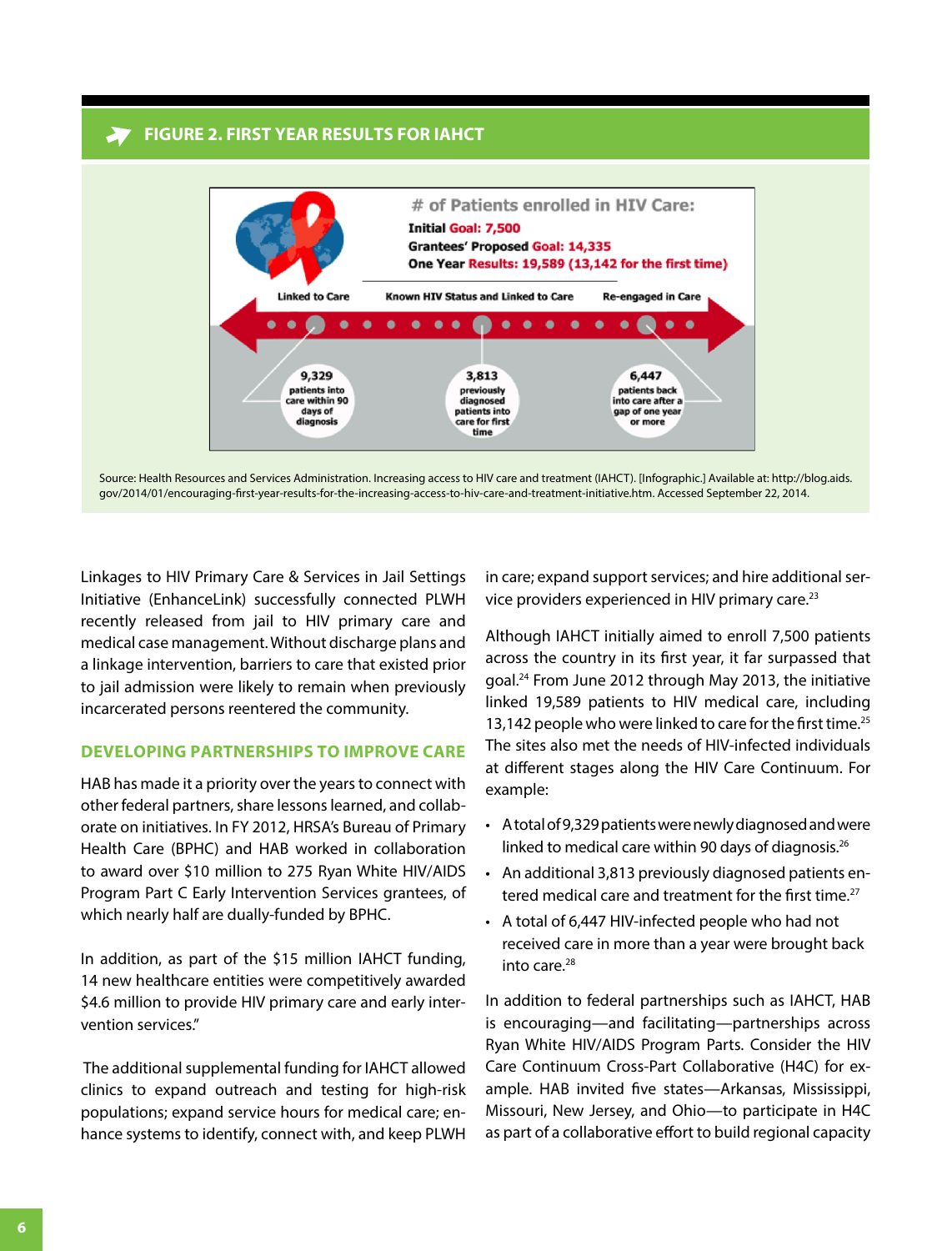to increase viral suppression. Each state team will implement joint quality improvement activities to advance the quality of care for PLWH within a region; coordinate HIV services seamlessly across Parts; and, ultimately, move patients along the HIV Care Continuum.

#### **CREATING A NATIONAL RETENTION CAMPAIGN**

The in+care Campaign, a retention initiative through the National Quality Center and funded by HAB, examined best practices and developed service models that promote retention in HIV primary care. The in+care Campaign encouraged Ryan White HIV/AIDS Program grantees and providers to measure retention and viral suppression, develop quality improvement projects, and share successes and challenges with others.

The Campaign had 655 Ryan White HIV/AIDS Program grantees, providers, and sub-providers across all Program Parts sign up to participate, representing 473,235 PLWH (not unduplicated). Through the guidance of a Technical Working Committee, composed of national experts from across the country including Dr. Laura Cheever, the in+care Campaign developed a set of four measures: retention in care for newly diagnosed individuals, retention over 24 months, gaps in care longer than 6 months, and viral suppression for grantees to use to measure and improve upon—their HIV Care Continuum work.

#### **USING DATA AND PERFORMANCE MEASURES TO IMPROVE THE HIV CARE CONTINUUM**

#### *Client-level Data*

In 2009, all Ryan White HIV/AIDS Program grantees began reporting client-level demographic and clinical data annually in the Ryan White HIV/AIDS Program Services Report (RSR). The RSR is used to determine the total number and demographic information of patients served and clinical data for those receiving HIV medical care funded by the Ryan White HIV/AIDS Program. From the RSR data, HAB is able to understand client engagement along the HIV Care Continuum.

Analyses of RSR data revealed that PLWH who receive care in HAB-funded clinics are better engaged, retained, and virally suppressed than national HIV Care Continuum estimates.29 A forthcoming HAB data report and a recent article in *Clinical Infectious Diseases* outline RSR data along the HIV Care Continuum.<sup>30</sup> Figure 3 depicts Burge: Health Resources and Services Administration (HRSA), HIV/AIDS data along the HIV Care Continuum.<sup>30</sup> Figure 3 depicts Burgeau (HAB), Ryan White HIV/AIDS Progra

comparisons of RSR data in 2012, the most recent year for which data is available, against national estimates for viral suppression and retention in care.\*

The Ryan White HIV/AIDS Program is unique in that it provides medical care and comprehensive services including substance abuse treatment, mental health support, transportation, emergency food assistance, and other services that vulnerable populations need to be retained in care. Grantees take a public health approach to care and are encouraged to look at population-specific needs and address them, always with an emphasis on cultural competency. Additionally, through the SPNS program, HAB funds initiatives to develop evidence of best practices and to disseminate these best practices to the broader

## **FIGURE 3. RYAN WHITE HIV/AIDS PROGRAM CLIENTS VS. NATIONAL ESTIMATES OF PLWH, 2012**



Bureau (HAB). Ryan White HIV/AIDS Program 2012 Services Report (RSR). [Unpublished.]

<sup>\*</sup> HAB defines *viral suppression* as having had at least one outpatient/ambulatory medical care visit, at least one viral load count, and a last viral load test <200. *Retained in care* is defined as having had at least one outpatient/ ambulatory medical care visit before September 1, 2012, and having had at least two visits 90 or more days apart.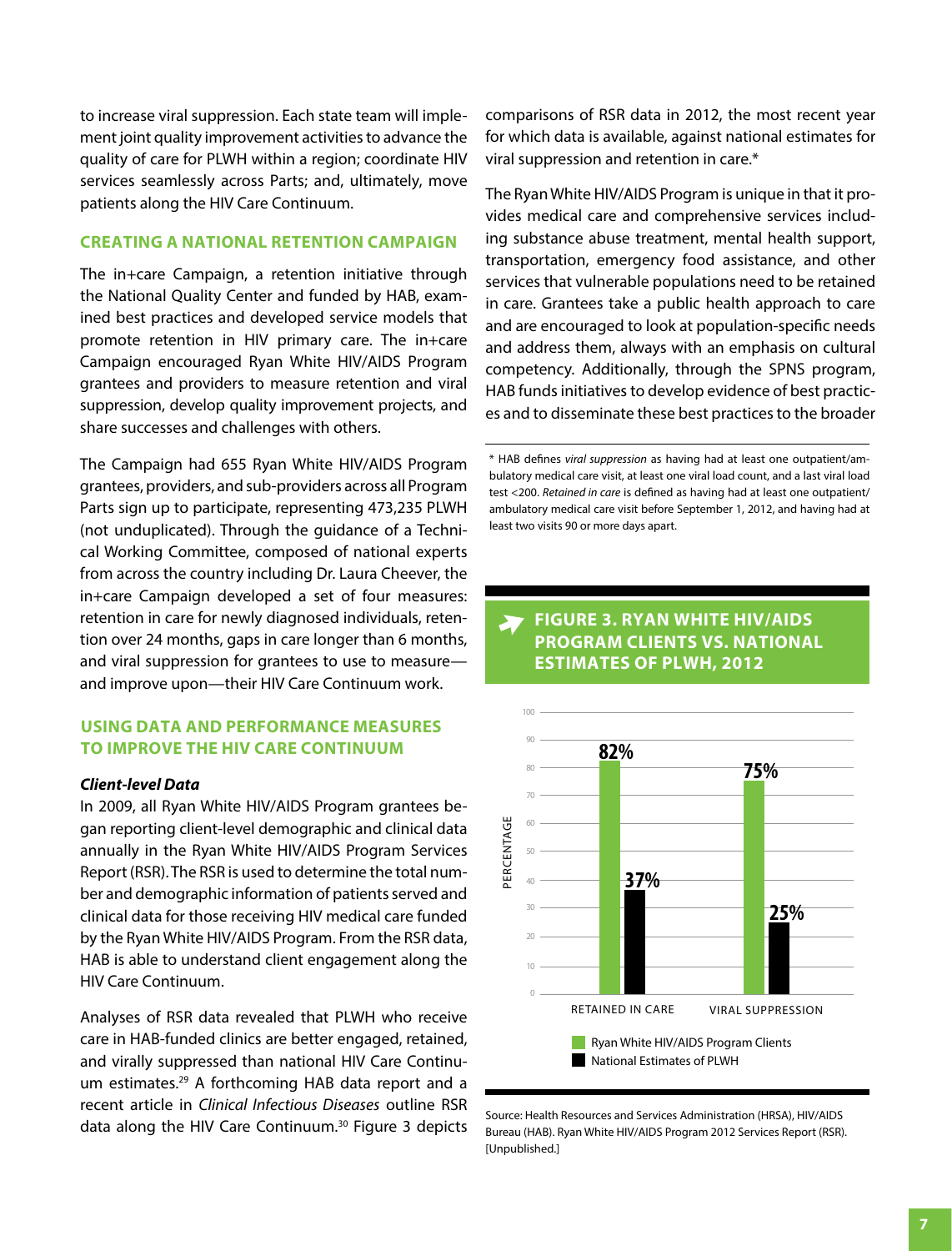Ryan White HIV/AIDS Program community. Concurrently, the AIDS Education and Training Centers (AETCs) focus on training health care staff on patient needs and health care guidance. Altogether, these efforts are helping engage—and retain—PLWH in Ryan White HIV/AIDS Program-funded facilities.31

Although rates of retention and viral load suppression among Ryan White HIV/AIDS Program clients are high compared with national estimates, these data demonstrate room for improvement. Given that patients retained in care are more likely to be medication-adherent and have undetectable viral loads, fewer opportunistic infections, and fewer HIV transmissions, efforts to keep patients in care or bring them back to care are critical and HAB will continue to prioritize and support such efforts.

#### **PERFORMANCE MEASURES**

HAB establishes and monitors key HIV performance measures to ensure high-quality care, advancement along the HIV Care Continuum, alignment with the NHAS, and adherence to HHS standards. HAB funds quality improvement programs and provides leadership in development and implementation of quality measures.<sup>32</sup>

For example, HAB, in partnership with the CDC, recently sought and received endorsement of four additional performance measures (e.g., HIV viral load suppression, prescription of ART, medical visit frequency, and gap in HIV medical visits) from the National Quality Forum, a nonpartisan organization that works to catalyze improvements in health care, for broad national use. HAB is working to make these four endorsed measures available for use in electronic health records (EHRs).

At the same time, HAB is seeking inclusion of the four measures in the Centers for Medicare & Medicaid Services (CMS) Medicare and Medicaid EHR Incentive Programs (meaningful use stage 3), and Physician Quality Reporting System (PQRS). The EHR Incentive Program provides financial incentives for certified EHR technology to improve patient care while PQRS is a reporting program combining incentive payments and payment adjustments.<sup>33-35</sup>

Through these activities, HAB is:

- meeting its legislative mandate of establishing clinical quality management programs to assess the extent to which HIV health services are consistent with Public Health Service guidelines
- arming providers with necessary measures to gauge and inform their work; and
- improving the overall health outcomes of PLWH across the country.

| <b>HAB Measure</b>                         | in+care<br>Campaign<br><b>Measure</b> | <b>National Quality</b><br>Forum (NQF)<br><b>Endorsed</b> | <b>Core Measure</b> | Point on<br><b>HIV Care</b><br>Continuum | <b>HHS Measure</b> | <b>Centers for Medicare</b><br>& Medicaid Services<br>(CMS) Program |
|--------------------------------------------|---------------------------------------|-----------------------------------------------------------|---------------------|------------------------------------------|--------------------|---------------------------------------------------------------------|
| <b>HIV</b> viral<br>suppression            | Yes                                   | $Yes - NOF 2082$                                          | Yes                 | Yes                                      | Yes                | Pending acceptance<br>to MU stage 3                                 |
| Prescription<br>of ART                     | Yes                                   | Yes - NQF 2083                                            | Yes                 | Yes                                      | Yes                |                                                                     |
| 24-month HIV<br>medical visit<br>frequency | Yes                                   | Yes - NQF 2079                                            | Yes                 | Yes                                      | Yes                |                                                                     |
| Gap in HIV<br>medical visits               | <b>Yes</b>                            | $Yes - NOF 2080$                                          | Yes                 |                                          | No.                |                                                                     |

#### **TABLE 1. ALIGNMENT OF HAB PERFORMANCE MEASURES**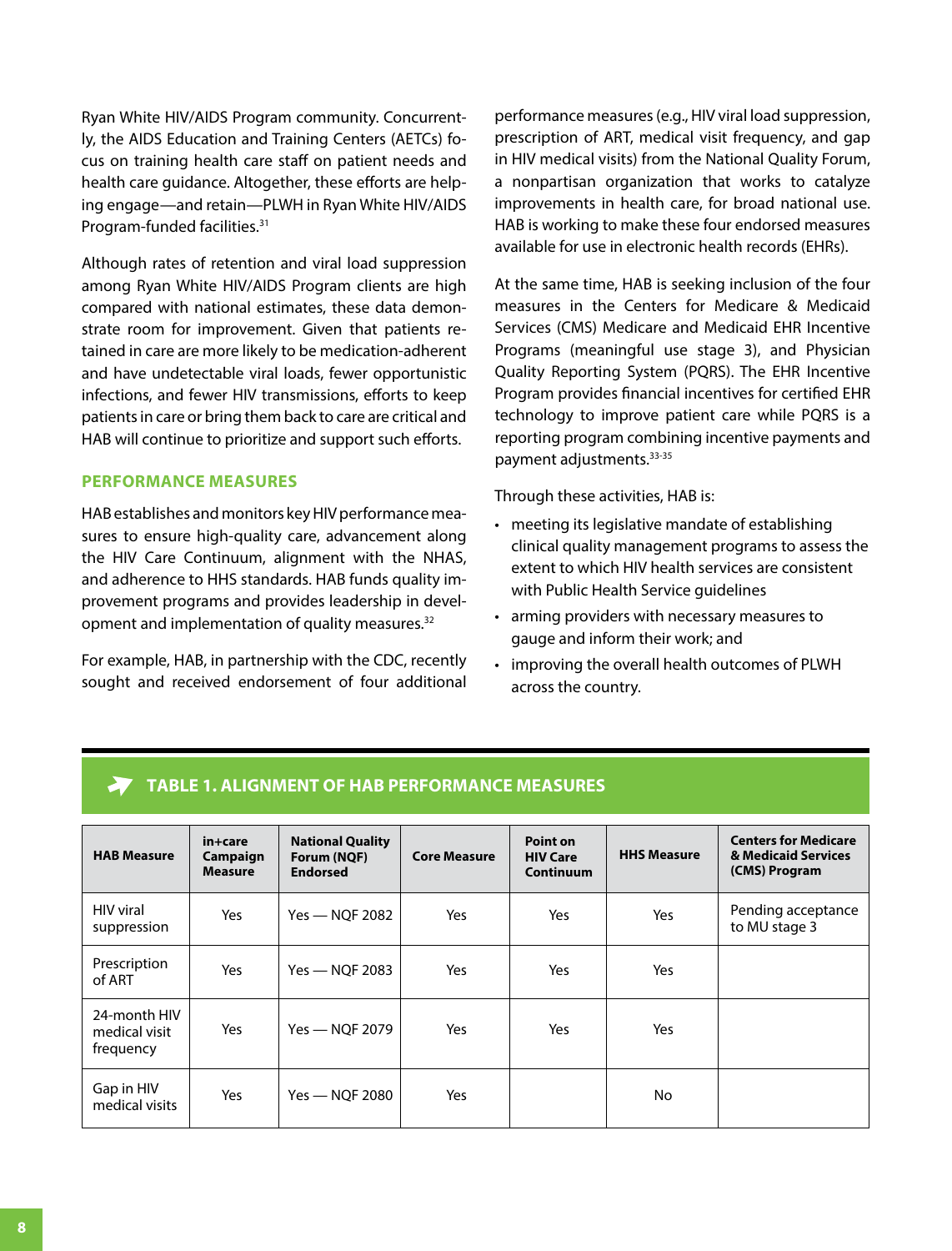#### **ONLINE RESOURCES**

**AETC Engagement in Care Toolkit** <http://aidsetc.org/resource/aetc-engagement-care-toolkit>

**AETC National Resource Center**  <http://aidsetc.org/topic/hiv-continuum-care>

**AIDS.gov: HIV Care Continuum** <http://aids.gov/federal-resources/policies/care-continuum/>

#### **HIV Care Continuum Webinars**

<http://blog.aids.gov/2013/09/white-house-office-of-national-aids-policy-hiv-care-continuum-webinars.html>

**HRSA: HIV Care Continuum**

<http://hab.hrsa.gov/data/reports/continuumofcare/continuumabstract.html>

**HRSA's HIV/AIDS Bureau's Revised Performance Measures**

<http://hab.hrsa.gov/deliverhivaidscare/habperformmeasures.html>

**Integrating HIV Innovative Practices (IHIP) SPNS Project**

<https://careacttarget.org/ihip>

#### **TARGET Center Engagement in Care Resources**

<https://careacttarget.org/category/topics/engagement-care>

### **White House: Executive Order—HIV Care Continuum Initiative**

<www.whitehouse.gov/the-press-office/2013/07/15/executive-order-hiv-care-continuum-initiative>

**White House: Improving Outcomes, Accelerating Progress Along the HIV Care Continuum** [www.whitehouse.gov/sites/default/files/onap\\_nhas\\_improving\\_outcomes\\_dec\\_2013.pdf](www.whitehouse.gov/sites/default/files/onap_nhas_improving_outcomes_dec_2013.pdf) 

#### **CONCLUSION**

Progress along the HIV Care Continuum has been made. However, as long as new infections are occurring and PLWH are falling out of care there is more work to be done. The HIV Care Continuum has been called a "report card,"<sup>36</sup> demonstrating both progress in the fight against HIV as well as underscoring areas in need of increased attention and investment.

Thanks to client-level data, HAB and its grantees have more information about the HIV Care Continuum at their disposal than ever before. Applying HIV best practices as well as targeting initiatives and interventions along the HIV Care Continuum will remain critical to meeting the goals of the NHAS and to creating a brighter future for PLWH across the country.